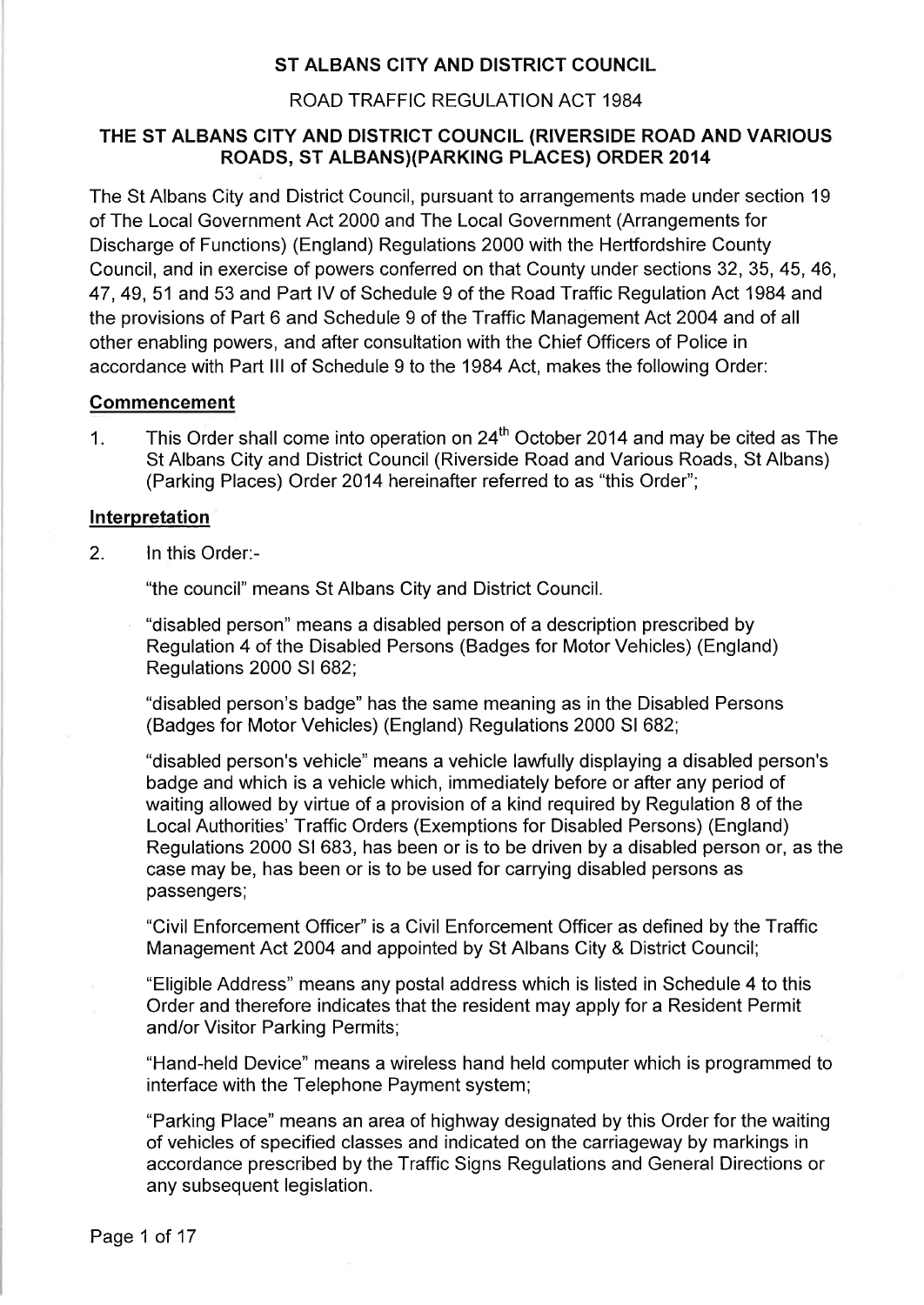"Parking Permit" means a Resident's Permit, Business Permit, Doctor/Health Visitor, Special Permit and Exemption Permit issued by the Council under the provisions of this order;

"parking ticket" means a ticket issued by a ticket machine on payment of the specified charge;

"parking voucher" means a parking permit issued by the Council and bearing printed instructions for its validation on the reverse face;

"relevant position" means, in the case of a disabled persons parking badge, parking permit, residents parking permit, residents visitors permit, parking voucher or parking ticket, in a conspicuous position inside or upon the vehicle so that it is visible in full and legible from outside of the vehicle; and showing the relevant expiry details.

"specified charge" means the charge which is specified in Schedule 5 to this order for use of a parking place for a specific time period.

"ticket machine" means an apparatus installed by the Council in the vicinity of a parking place for the purposes of receiving payment of the specified charge and issuing parking tickets.

"Visitor Parking Permit" means a Visitor Resident Parking Permit issued by the Council under the provisions of this order and bearing printed instructions for its validation on the front face;

"Permit Holder" means a person to whom a Resident Parking Permit and/or a Visitor Parking Permit has been issued;

"Residents Parking Permit" means a Parking Permit issued by the Council under the provisions of this order;

"Resident" means a person whose usual place of abode is an eligible address listed in Schedule 4 to this Order.

"Specified hours" means the days of the week and times of day as specified in Schedule 1, 2 and 3 to this Order.

"Household" means a dwelling with a separate entry on the Council's Council Tax register;

"motor vehicle" has the same meaning as in Section 136(1) of the Act of 1984;

"vehicle" means motor vehicle or motor cycle;

"driver" means the person driving the vehicle at the time it was left in the parking place;

"owner" in relation to a vehicle means the person by whom such vehicle is kept and used;

"permitted hours" means the period specified for each parking place in Schedule 1,2 and 3 column 5 to this order, during which waiting by vehicles is permitted.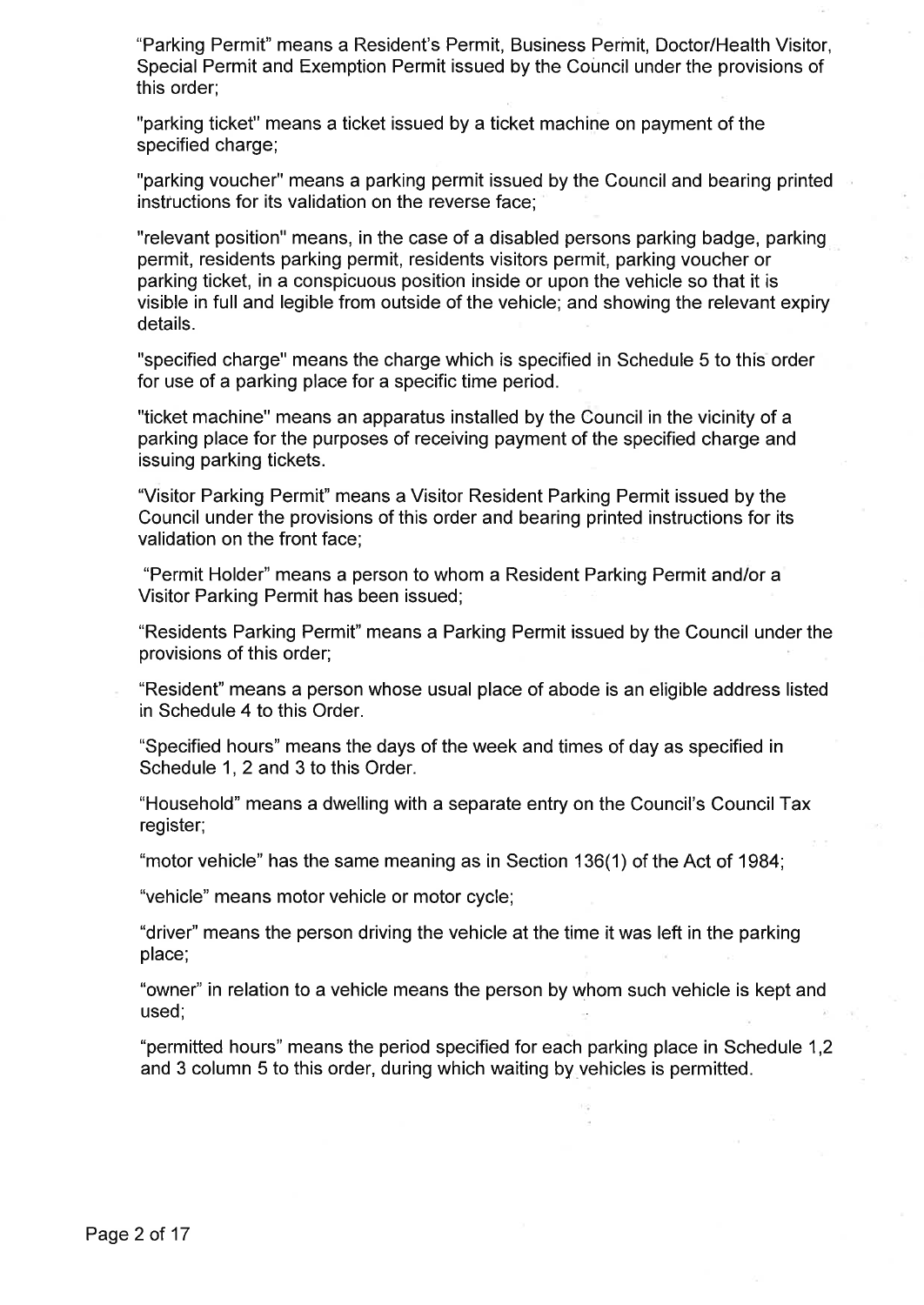## **Designation of parking places**

- $3_{-}$ Each area of highway specified in schedule 1, 2 and 3 to this Order is hereby designated as a parking place.
- $4.$ No person shall cause or permit any vehicle to wait in a parking place during the permitted hours unless it is of the specified class.
- $5.$ Unless exempted by the provisions of this Order where in Article 3 of this Order a length of road is described as authorised for use as a parking place, the driver of a vehicle shall not permit the vehicle to wait in that parking place unless it is wholly parked within the marked limits of the parking place.

## Vehicles for which parking places are designated

- 6. Subject to the provisions of this Order, parking places may be used for the leaving during the permitted hours of vehicles of the following class, that is to say, passenger vehicles (the overall height of which does not exceed 2.3 metres and the overall length of which does not exceed 5.25 metres), goods carrying vehicles (the overall height of which does not exceed 2.3 metres and the overall length of which does not exceed 5.25 metres) and disabled persons vehicles (on which must be displayed the relevant badge and disc).
- 7. Those parking places referred to in Schedule 1, 2 and 3 to this Order, may be used for the leaving of such vehicles of the class specified in Article 6 during the permitted hours as specified in col 5 of the said Schedules.

## **Power to Suspend use of Parking Places**

- Except as provided in Article 46 (e), no person shall cause or permit a vehicle to 8. wait in any parking place, the use of which has been suspended under the provisions of Article 9.
- 9. Any person authorised by the Council may suspend the use of a parking place whenever he considers such suspension reasonably necessary:
	- for the purpose of facilitating the movement of traffic or promoting its safety;  $(a)$
	- for the purpose of any building operation, demolition or excavation in or  $(b)$ adjacent to the parking place or the maintenance, improvement or reconstruction of the parking place or the laying, erection, alteration, removal or repair in or adjacent to the parking place of any sewer or of any main, pipe or apparatus for the supply of gas, water or electricity or of any telecommunication apparatus or traffic sign; or
	- $(c)$ for the convenience of occupiers of premises adjacent to the parking place on any occasion for the removal of furniture from one office or dwelling house to another place; or
	- on any occasion on which it is likely by reason of some special attraction that  $(d)$ any street will be thronged or obstructed; or
	- for the convenience of occupiers of premises adjacent to the parking place at  $(e)$ times of weddings or funerals or on other special occasions; or
	- $(f)$ for the purpose of facilitating the cleansing of the parking place.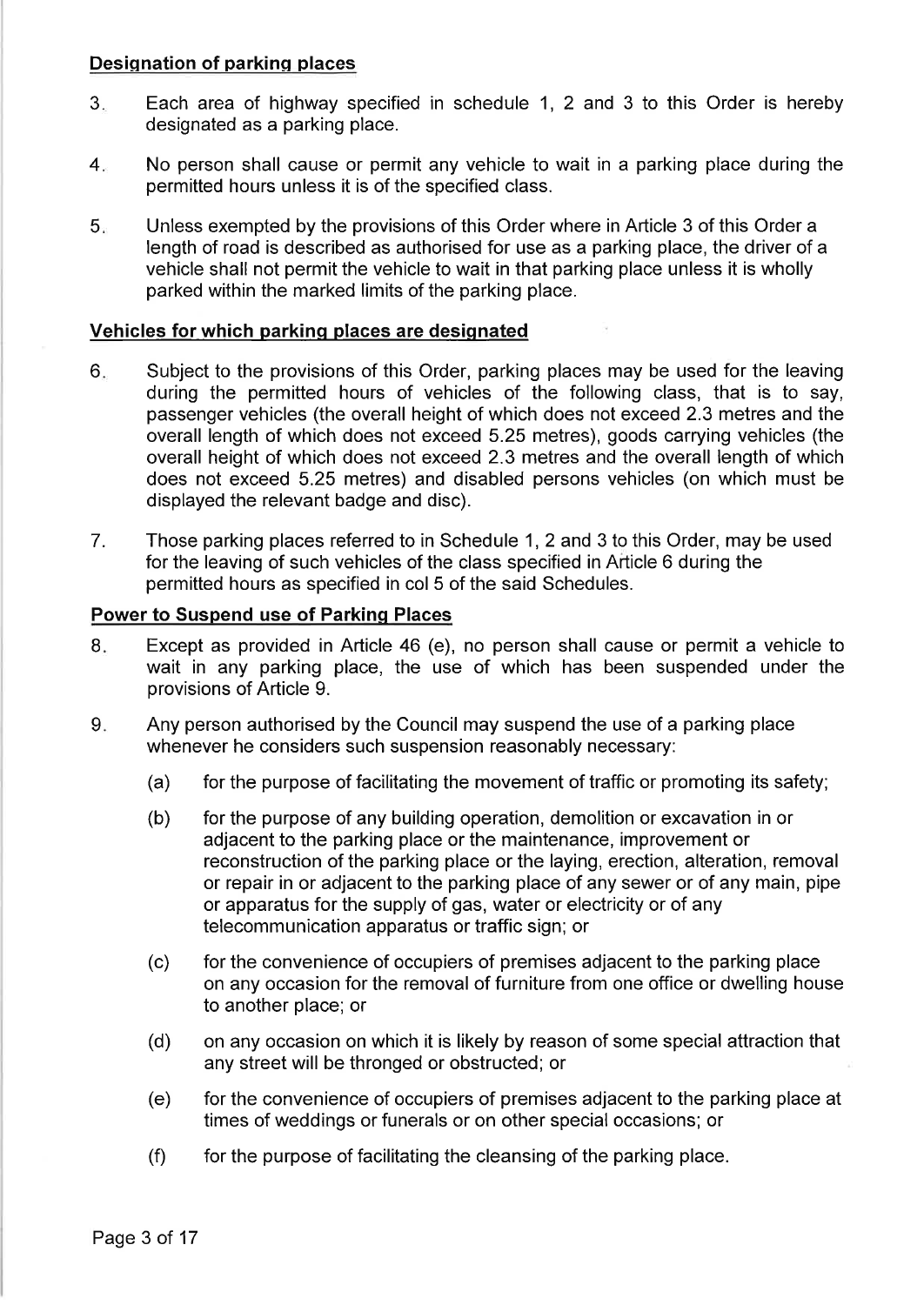## No Waiting in a Suspended Parking Place

- $10.$ No person shall cause or permit a vehicle to wait in a parking place or any part thereof during which such period as the Council has suspended that parking place or part thereof.
- 11. Nothing in Article 10 shall render it a contravention to cause or permit a vehicle to be left in a parking place which has been suspended, which displays in the relevant position a valid dispensation issued by the Council

## **Restrictions on waiting - Residents Parking Bays**

 $12.$ Except as provided in Articles 46, 47 and 48, no person shall, except upon the direction of a police constable in uniform or with the permission of a Civil Enforcement Officer, cause or permit any vehicle to wait during the permitted hours on any parking place specified in Schedule 1 to this order unless a valid Resident Parking Permit, Visitor Parking Permit is displayed in the relevant position.

## **Eligibility for a Resident Parking Permit or Visitor Parking Permits**

- $13.$ Any resident who is the owner of a motor vehicle or has access to a company vehicle or hired vehicle may apply to the Council for the issue of a resident permit for each such vehicle in their ownership or control, subject to the maximum Resident Parking Permit allocation per household set out in Schedule 4 to this Order.
- $14.$ Any resident may apply to the Council for the issue of visitor parking permits, up to the maximum annual allocation per household of the number of hours specified in Schedule 4 to this Order.

## **Application for a Resident Parking Permit or Visitor Parking Permits**

- $15.$ Application for a Resident Parking Permit or Visitor Parking Permits will be made on a form issued by and obtainable from the Council. The form must be completed and returned accompanied by a payment for the charge specified in Schedule 5 of this Order and by such documentary evidence of entitlement in respect of an application for a Resident Parking Permit or Visitor Parking Permits made to them as the Council may reasonably request to verify any particulars or information given to them.
- $16.$ On receipt of a properly completed application and fee where appropriate the Council shall issue to the appropriate applicant a Resident Parking Permit or Visitor Parking Permits provided that the applicant qualifies for the Resident Parking Permit or Visitor Parking Permits.
- $17.$  $(a)$ Where a Resident Parking Permit or Visitor Parking Permits are issued to any person upon receipt of a cheque or credit/debit card details and the payment is subsequently dishonoured, the Resident Parking Permit or Visitor Parking Permit shall immediately cease to be valid.

 $(b)$ The Council will serve notice on the person to whom the Resident Parking Permit or Visitor Parking Permit was issued at the address shown by the applicant on the application form or at any other address believed to be the applicant's place of abode, requiring that person to surrender the Resident Parking Permit or Visitor Parking Permit, to the Council within 48 hours of the receipt of the notice.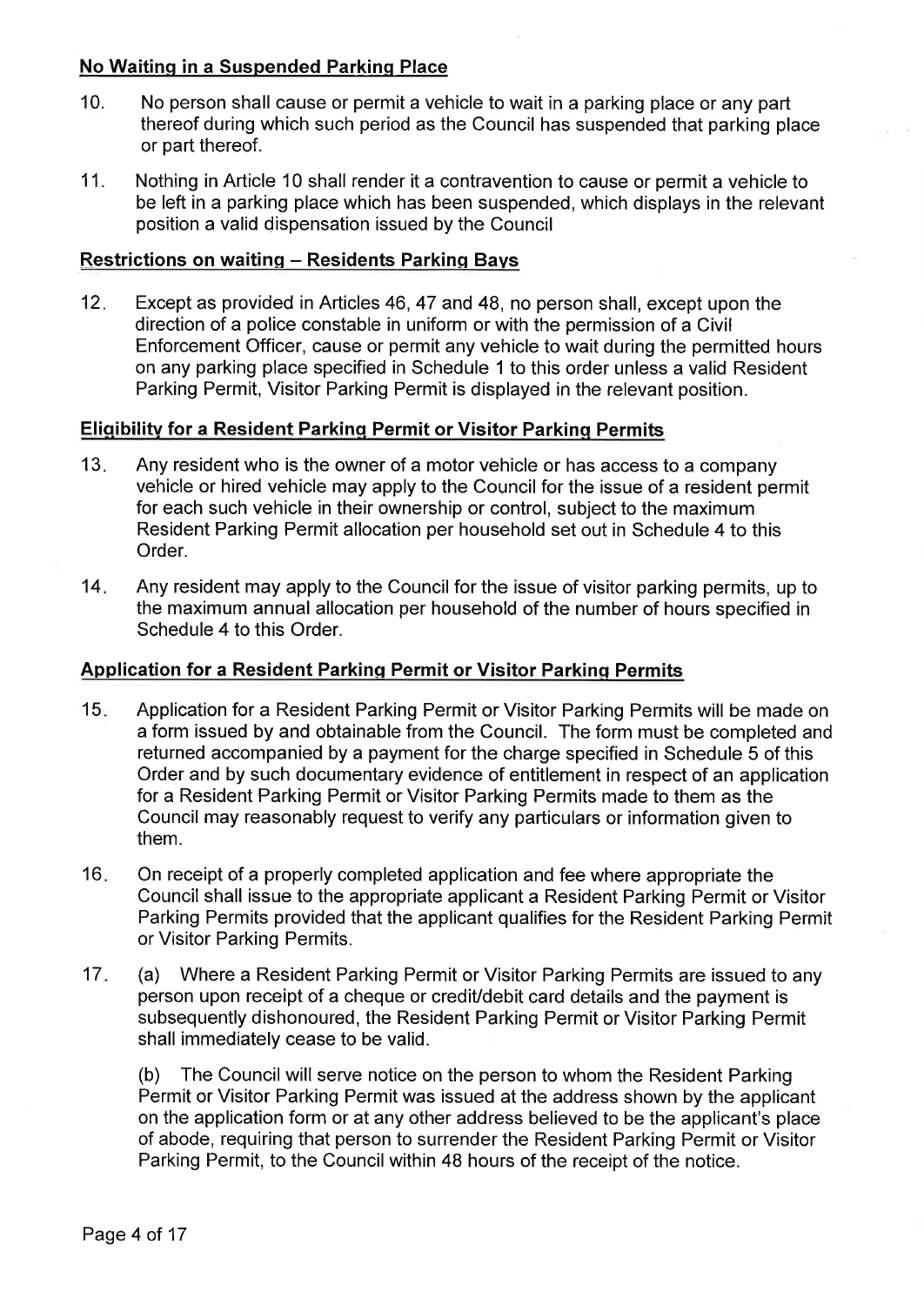## **Charges for Parking Permits and Visitor Parking Permits**

- The charges for a Resident Parking Permit and Visitor Parking Permits shall be as 18. specified in Schedule 5 to this Order.
- $19<sub>1</sub>$ The charges for a Resident Parking Permit and Visitor Parking Permits may be amended by the Council giving notice in accordance with Section 46A of the Act of 1984.

## Form of Resident Parking Permit and Visitor Parking Permit

- 20. (a) A Resident Parking Permit shall be in writing and shall include the following particulars:
	- i) a serial number by which the Permit Holder may be identified;
	- ii) the registration number(s) of the vehicle(s) for which the Resident Parking Permit is issued:
	- iii) the expiry date;
	- iv) an authentication that the Resident Parking Permit has been issued by the Council:
	- v) a code to identify the parking place.
	- (b) A Visitor Parking Permit shall be in writing and shall include the following particulars:
		- i) a serial number by which the Permit Holder may be identified;
		- ii) the time, day, date and month of commencement;
		- iii) an authentication that the Visitor Parking Permit has been issued by the Council;
		- iv) a code to identify the parking place.

## Surrender, Withdrawal and Validity of a Resident Parking Permit or Visitor Parking Permit

- 21. A Permit Holder may surrender a Resident Parking Permit or Visitor Parking Permits to the Council at any time.
- 22. The Council may by notice served on the Permit Holder at the address shown by that person on the application form or at any other address believed to be that person's place of abode, withdraw a Resident Parking Permit or Visitor Parking Permits, if it appears to the Council that:-

(a) the Permit Holder has ceased to be eligible to hold a Resident Parking Permit or Visitor Parking Permits under the provisions of Articles 13 and 14 of this Order.

(b) the vehicle or motorcycle in respect of which a Resident Parking Permit was issued has been adapted or used in such a manner that it is no longer a vehicle for which a Resident Parking Permit can be issued;

(c) the details on the Resident Parking Permit or Visitor Parking Permits have been altered or defaced;

- (d) the Residents or Visitors Parking Permit has been misused.
- 23. A Resident Parking Permit will be valid only if displayed on the vehicle to which the Resident Parking Permit relates in the relevant position.

Page 5 of 17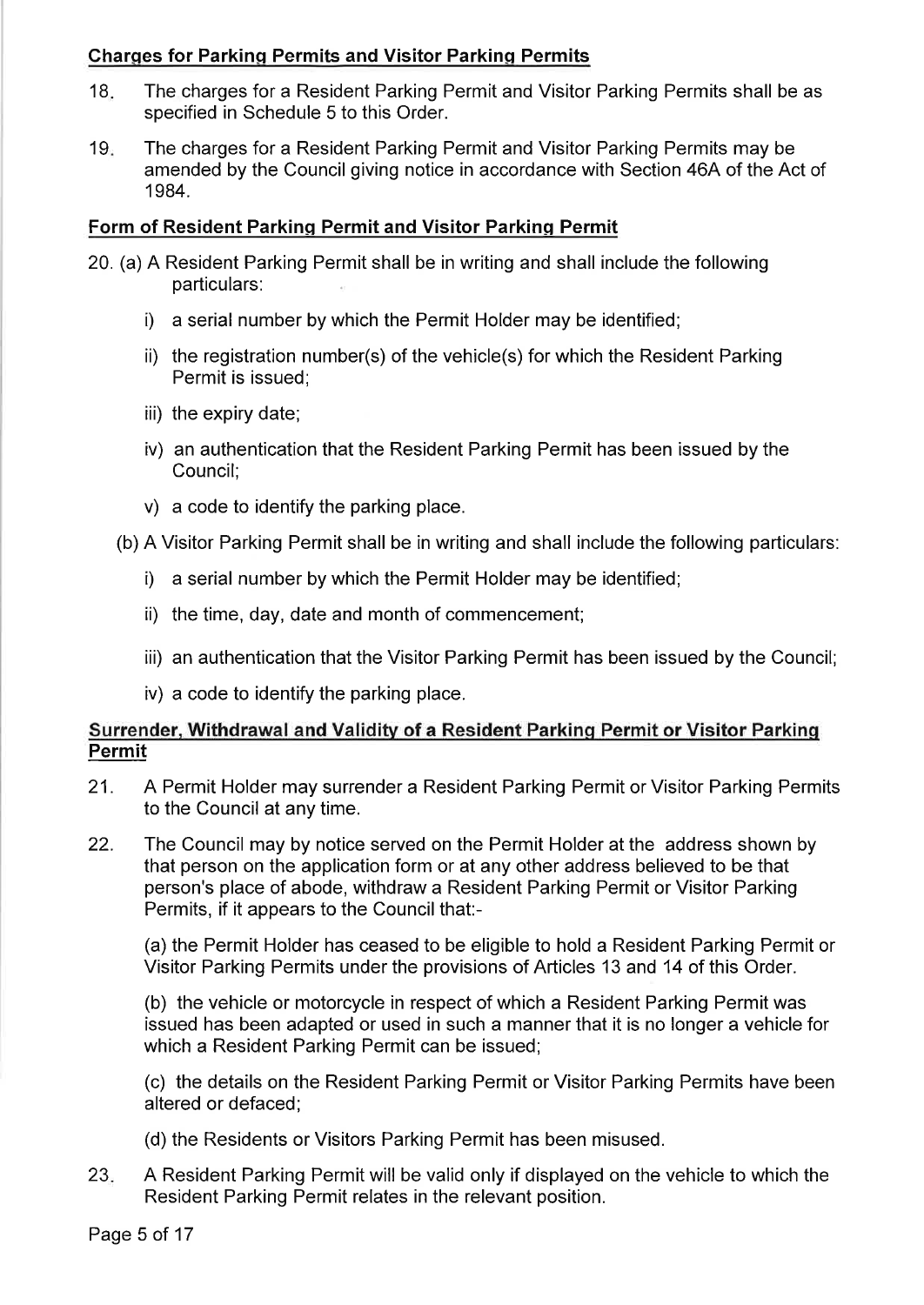- $24.$ A Visitor Parking Permit will be valid only if displayed on a vehicle in the relevant position correctly marked in accordance with the instructions for validation on the front face.
- 25. A Resident Parking Permit shall cease to be valid at midnight on the specified expiry date or on the date the Council withdraws the Resident Parking Permit by notice, whichever is the earlier.
- 26. The Council will not make any refund for the withdrawal of a Resident Parking Permit or Visitor Parking Permits.
- $27.$ The Council will refund part of the cost of a Resident Parking Permit which has been surrendered, if not less than one month remains before the expiry date, the amount of refund to be as specified in Schedule 5 to this Order.
- The Council will refund the cost of whole unused/defaced books of Visitor Parking 28. Permits which are surrendered.

## Application for and the issue of a Duplicate Resident Parking Permit

- 29. The Council will issue a duplicate or replacement Resident Parking Permit in the following circumstances:
	- If a Resident Parking Permit is mutilated or accidentally defaced or the  $(a)$ figures or particulars on it have become illegible or the colour of the Resident Parking Permit has faded or altered, the Permit Holder shall surrender it to the Council. If the Resident Parking Permit is accompanied by an application for a replacement Parking Permit, a duplicate Resident Parking Permit shall be issued and the original Resident Parking Permit shall become invalid.
	- $(b)$ If a Resident Parking Permit is lost or destroyed, the Permit Holder may apply to the Council for the issue of a duplicate. If the Council is satisfied as to the loss or destruction of the Parking Permit, a duplicate will be issued under schedule 5 to this order
	- $(c)$ If a Permit Holder acquires a new vehicle, the Permit Holder must surrender the original Resident Parking Permit to the Council and make an application for a new Resident Parking Permit and the original Resident Parking Permit shall become invalid.

## On-Street Parking Places with Charges - Restrictions of waiting (shared Use -**Residents and Pay and Display)**

- $30.$ Except as provided in Articles 46, 47 and 48, or upon the direction of a police constable in uniform or with the permission of a Civil Enforcement Officer no person shall cause or permit any vehicle to wait in a parking place specified in Schedule 2 to this order  $\ge$ :
	- a. without paying the specified charge upon causing or permitting the vehicle so to wait:
	- b. without displaying a valid residents permit or Visitors Parking Permit:
	- c. for longer than the time period for which the specified charge has been paid;
	- d. so as to return to that parking place without complying with any restriction on return specified in Schedule 2 column 6 to this order.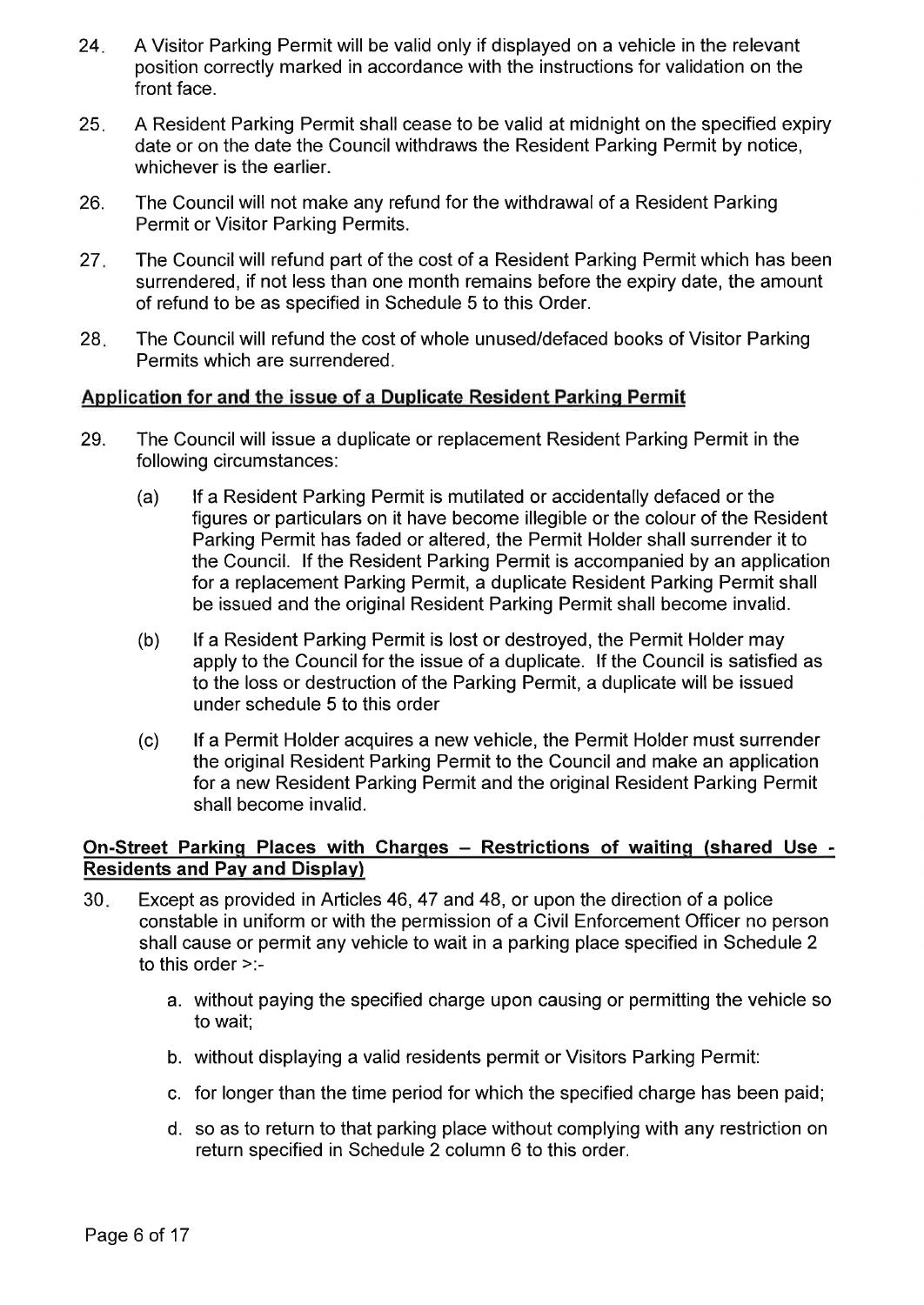## Ticket machines to be installed at pay and display parking places

- $31.$ The Council will  $-$ 
	- (a) install in such positions at or in the vicinity of a parking place as it may think fit such pay and display ticket machines as are required by this Order for the purposes of that parking place; and
	- (b) carry out such other work as is authorised by this Order or is reasonably required for the purposes of the satisfactory operation of a parking place.

## **Payment**

 $32.$ The driver of a vehicle using a pay and display parking place shall, upon leaving the vehicle in the pay and display parking place, and on payment of a charge, purchase a pay and display ticket at the level of charge and for the period required in accordance with the scale of charges specified within the Schedule 5 and are subject to variation at the Council's discretion giving notice in accordance with section 46A of the Act of 1984.

#### **Means of payment**

- 33. The charge referred to in the preceding Article shall be payable by the insertion of an appropriate coin or coins together making up the amount of the charge into the pay and display ticket machine relative to the pay and display parking place or by the Telephone Payment system as signed at the relevant parking place in which the vehicle has been left.
- $34.$ When a payment is made using the Telephone Payment system using a debit or credit card evidence shall be displayed of the charge specified in Article 32 on a Handheld Device of:
	- (a) an indication of the correct payment has been made in respect of that vehicle together with details of the date and time of expiry of the parking period for which payment has been made,
	- (b) an indication that the parking period for which payment has been made has not expired

#### Display of ticket issued by a Ticket Machine

- 35. The driver of the vehicle shall
	- display the pay and display ticket issued on payment of the charge in the  $(i)$ relevant position on the vehicle in respect of which it was issued, and;
	- ensure that a pay and display ticket is displayed during the entire period that  $(ii)$ the vehicle is parked in the parking place.
	- When payment has been made using the Telephone Payment system there  $(iii)$ shall be no requirement to display a pay and display ticket.

## **Validity of Pay and Display Tickets**

- A pay and display ticket is not transferable from one vehicle to another. 36.
- $37.$ A pay and display ticket is valid only in the parking zone in respect of which it was issued. This is defined by the identification on the parking ticket machine located in respect of that parking zone and the information printed on the pay and display ticket.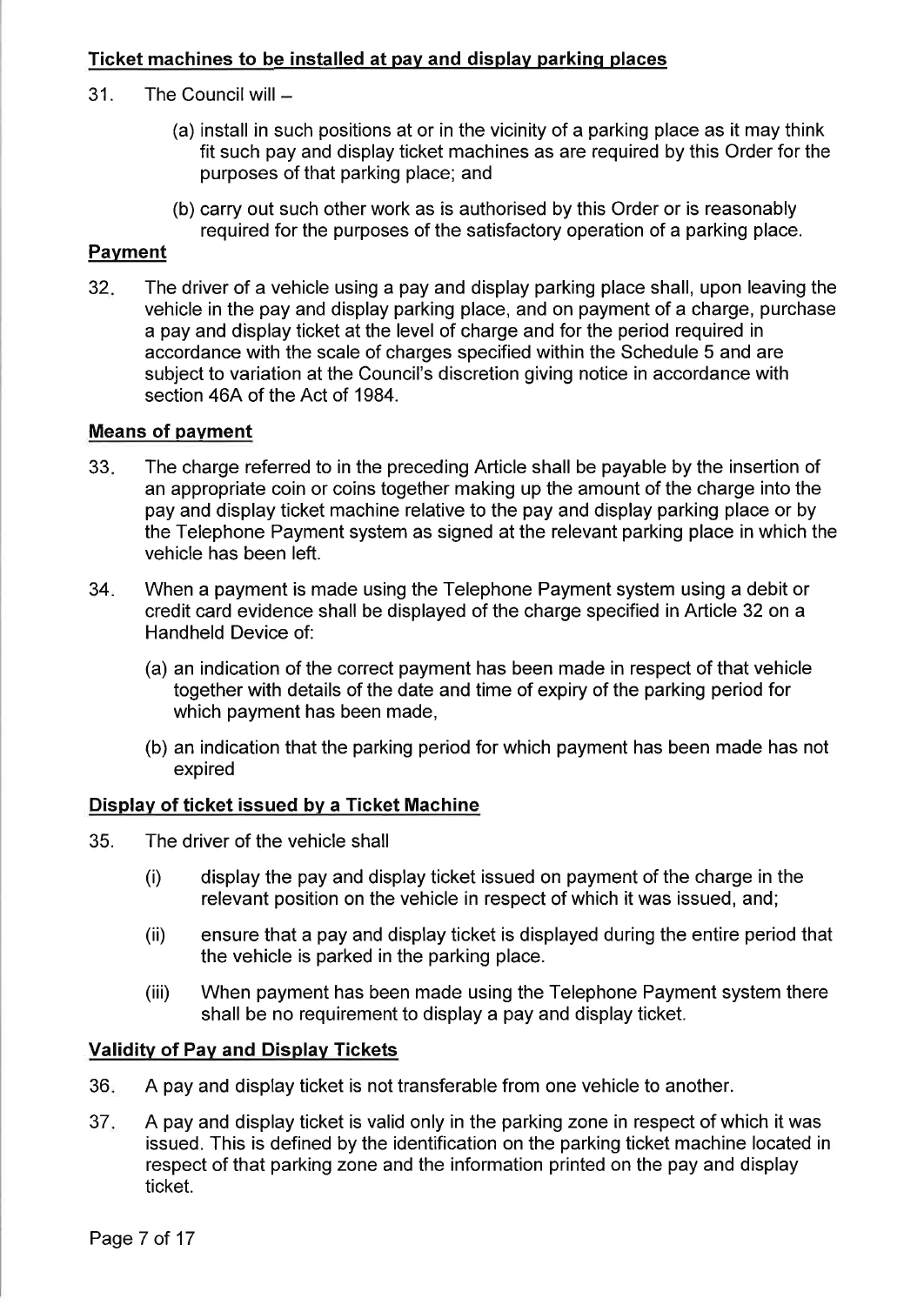## **Expiry of parking period**

38. The expiry of the period for which the charge has been paid shall be when the time shown on the clock of the issuing pay and display ticket machine is later than the time exhibited on the pay and display ticket displayed on the vehicle.

## No ticket displayed

39. If at any time while a vehicle is left in a parking place no pay and display ticket is displayed on that vehicle in the relevant position, it shall be judged that the charge has not been paid unless payment has been made through the Telephone Payment System.

## **Ticket machine out of order**

40. If at the time when a vehicle is left during the permitted hours in a pay and display parking place and the nearest ticket machine is out of order, then a pay and display ticket shall be obtained from another parking ticket machine relative to that parking zone (where provided).

## Exemptions from payment and/or display of pay and display ticket

- 41. If at the time when a vehicle is left during the permitted hours in a pay and display parking place and all the ticket machines relative to that parking place are out of order, that vehicle shall be exempt from payment of the charge and the requirement to display a pay and display ticket provided that it is removed within the maximum period of waiting specified for that parking place on the Plans and on street.
- 42. Any vehicle displaying in the relevant position a valid, disabled person's badge, waiver certificate or permit shall be exempt from payment of the parking charge or any time limit provided that the vehicle is being used in accordance with the conditions applying to the said badge, certificate or permit.
- 43. If at the time when a vehicle is left during the permitted hours in a pay and display parking place and payment has been made by an approved method of payment which resulted in no ticket being issued by a pay and display ticket machine, that vehicle shall be exempt from the requirement to display a pay and display ticket.

## On-Street Parking Places with Charges - Restrictions of waiting (shared Use -**Residents and Vouchers)**

- 44. Except as provided in Articles 46, 47 and 48, or upon the direction of a police constable in uniform or with the permission of a Civil Enforcement Officer no person shall cause or permit any vehicle to wait in a parking place specified in Schedule 3 to this order:
	- a. Without displaying a valid residents permit or Visitors Parking Permit:
	- b. without displaying a valid parking ticket or parking voucher in the relevant position throughout the period for which the vehicle so waits, if the specified charge has been paid at a ticket machine;
	- c. for longer than the time period for which the specified charge has been paid;
	- d. so as to return to that parking place without complying with any restriction on return specified in Schedule 3 col 6 to this.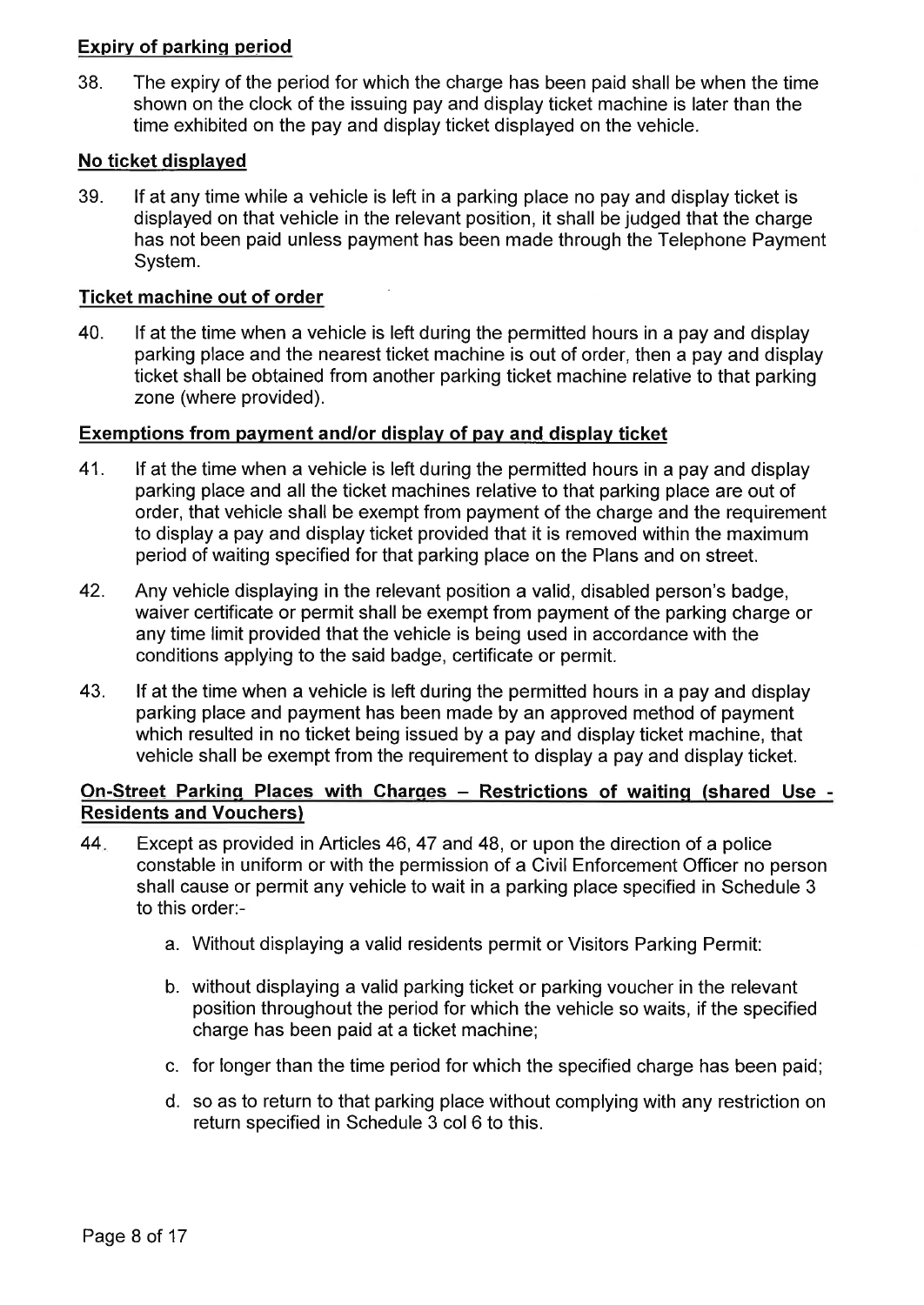45. A parking ticket or parking voucher displayed upon a vehicle during any period of waiting within the restricted hours shall not be valid unless it is the parking ticket or parking voucher that was displayed upon that vehicle at the commencement of that period of waiting.

## **Exemptions to the provisions of this Order**

- 46. It shall not contravene Articles 4, 6, 10, 12, 30, 32 and 44 of this Order to cause or permit any vehicle to wait in the parts of the road referred to therein for so long as may be reasonably necessary to enable:-
	- $(a)$ goods to be loaded on or unloaded from the vehicle.
	- $(b)$ a person to board or alight from the vehicle.
	- the vehicle, if it cannot conveniently be used for such purpose in any other  $(c)$ road, to be used in connection with any of the following operations, namely:-
		- $\mathsf{i}$ the removal of any obstructions to traffic;
		- ii) the maintenance, improvement or reconstruction of the said roads;
		- iii) the laying, erection, alteration, repair or cleaning of any sewer or of any main pipe or apparatus for the supply of gas, water or electricity, or of any telecommunications apparatus kept or installed for the purposes of a telecommunications code system or of any other telecommunications apparatus lawfully kept installed in any position.
	- the vehicle if it cannot conveniently be used for such purpose in any other  $(d)$ road to be used in the service of a local authority or water authority in pursuance of statutory powers or duties.
	- the vehicle to be used for fire brigade, ambulance or police purposes;  $(e)$
	- $(f)$ the vehicle to be used by a universal service provider in the course of the provision of a universal postal service for the purpose of delivering or collecting postal packets.

In this Article  $-$ 

The expressions "universal service provider", "provision of a universal postal Service" and "postal packet" shall bear the same meanings as in the Postal Services Act 2000.

- It shall not contravene Articles 4, 6, 10, 12, 30, 32 and 44 of this Order to cause or 47. permit a vehicle to wait in the part of the road referred to therein if the vehicle is prevented from proceeding by circumstances beyond the driver's control or if the driver of the vehicle has stopped in order to avoid injury or damage to persons or property or is required to do so by law.
- 48. (1) Nothing in Articles 4, 6, 10, 12, 30, 32 and 44 of this Order shall render it unlawful to cause or permit a disabled person's vehicle which displays in the relevant position a disabled person's badge and a parking disc, to wait at any time in the lengths of road specified in Schedule 1 and 3 of this Order for a period not exceeding 3 hours (not being a period separated by an interval of less than 1 hour from a previous period of waiting by the same vehicle in the same length of road).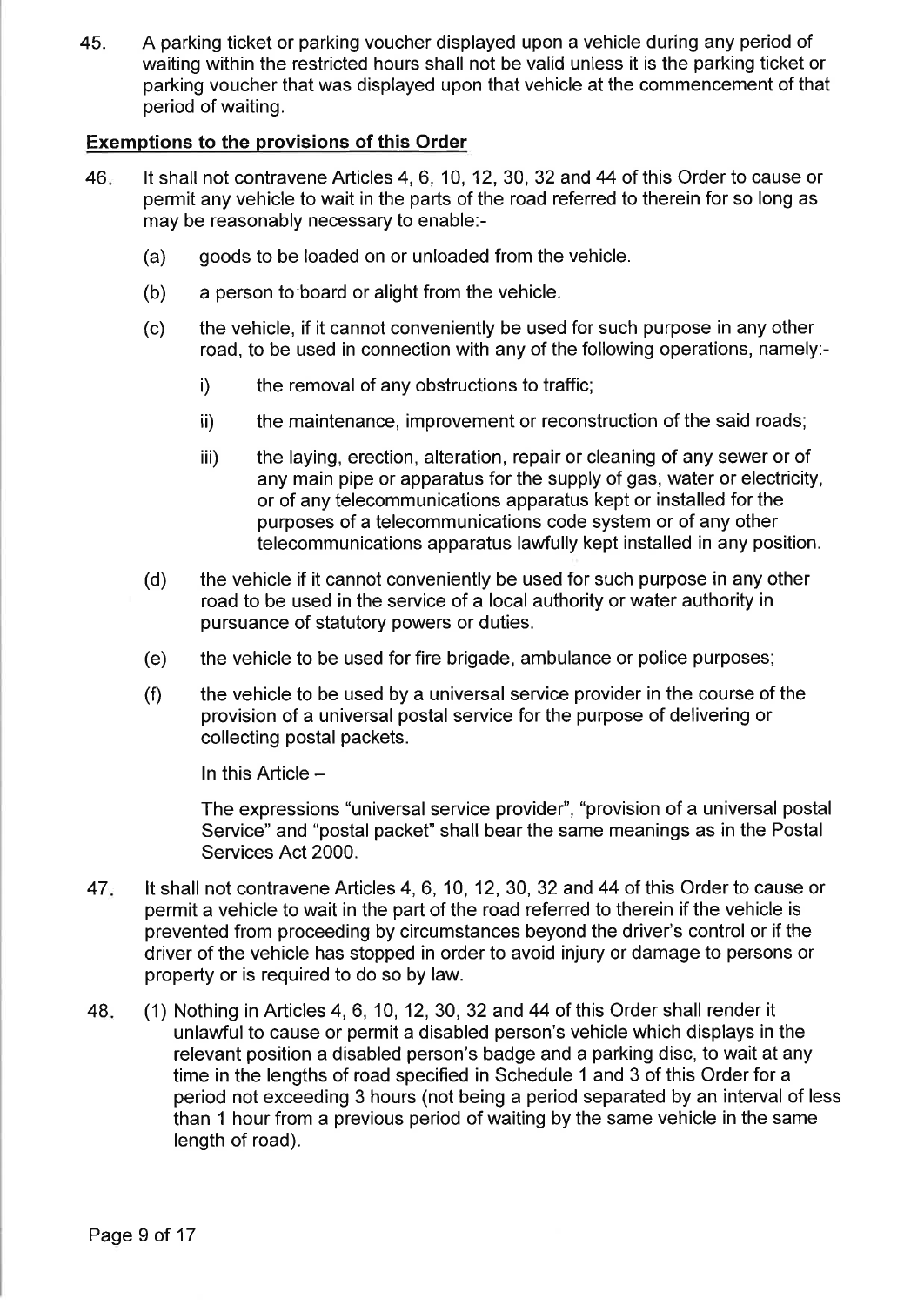- (2) Nothing in Articles 4, 6, 10, 12, 30, 32 and 44 of this Order shall render it unlawful to cause or permit a disabled person's vehicle which displays in the relevant position a disabled person's badge and a parking disc, to wait at any time without time limit in the lengths of road specified in Schedule 2 of this Order.
- $(3)$  In this Article –

"disabled person's vehicle" has the same meaning as in Section 142(1) of the Act of 1984;

"disabled person's badge" has the same meaning as given in Regulation 3(1) of The Local Authorities' Traffic Orders (Exemptions for Disabled Persons) (England) Regulations 2000;

"parking disc" has the same meaning as given in Regulation 8(5) of The Local Authorities' Traffic Orders (Exemptions for Disabled Persons) (England) Regulations 2000;

"relevant position" has the same meaning as given in Regulation 4 of The Local Authorities' Traffic Orders (Exemptions for Disabled Persons) (England) Regulations 2000.

## **Contraventions of this Order**

- 49. Where a motor vehicle is parked in contravention of any of the Articles to this Order the driver of any such motor vehicle shall be served with a penalty charge notice.
- 50. The prohibitions and restrictions imposed by this Order shall be in addition to and not in derogation of any restriction or requirement imposed by any requiations made or having effect as if made under the Act of 1984 or by or under any other enactment.
- 51. The Interpretation Act 1978 shall apply for the interpretation of this Order as it applies for the interpretation of an Act of Parliament.

## **Revocation**

 $52.$ The provisions of the following Orders are hereby revoked but only in so far as they are affected by the restrictions imposed by those Orders;

The City and District of St Albans (Control of Parking) (Consolidation) Order 2013,

and

The St Albans City and District Council (Control Of Parking) (Riverside Road Area, Colney Heath and Others) Order 2009 and

 $53.$ The restrictions imposed by this Order shall be in addition to and not in derogation from any restriction or requirement imposed by any other regulations made or having effect as if made under the Act of 1984 or by or under any other enactment.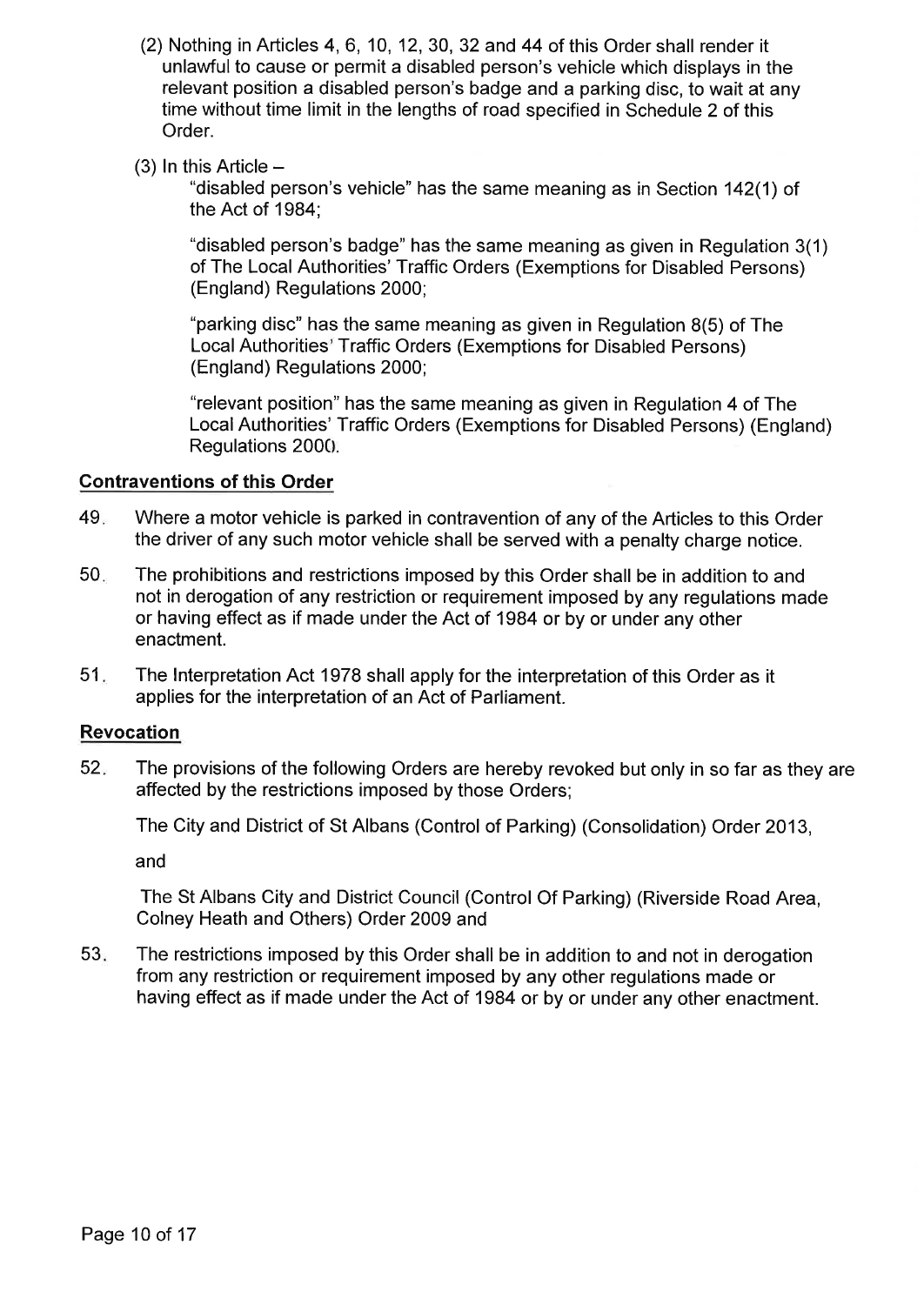## **SCHEDULE 1** Lengths of road designated as Parking Places - Resident Permit Holders

| Col 1          | Col <sub>2</sub>                                    | Col 3                | Col <sub>4</sub>                                                                                                                                                                       | Col <sub>5</sub>                          |
|----------------|-----------------------------------------------------|----------------------|----------------------------------------------------------------------------------------------------------------------------------------------------------------------------------------|-------------------------------------------|
|                | <b>NAME OF</b>                                      | <b>SIDE OF</b>       | <b>DESCRIPTION</b>                                                                                                                                                                     | Permitted                                 |
|                | <b>ROAD</b>                                         | <b>ROAD</b>          |                                                                                                                                                                                        | Hours                                     |
| 1              | Approach<br>Road                                    | East                 | From a point 15 metres southwest of<br>the southwestern kerbline of London<br>Road southwestwards for a distance of<br>56 metres                                                       | Monday to<br>Friday<br>11am to<br>1pm     |
| $\overline{2}$ | Approach<br>Road                                    | West                 | From a point 16 metres southwest of<br>the southwestern kerbline of London<br>Road southwestwards for a distance of<br>53.5 metres                                                     | Monday to<br>Friday<br>11am to<br>1pm     |
| 3              | <b>Abbey Mill</b><br>Lane                           | Southeas<br>t        | From a point 8 metres southwest of the<br>southwestern flank wall of the Great<br>Gateway of the Monastery (St Albans<br>boys school) southwestwards for a<br>distance of 54 metres    | Monday to<br>Sunday<br>08:30am to<br>10pm |
| $\overline{4}$ | <b>Abbey Mill</b><br>Lane                           | Southeas<br>t        | From a point 112.5 metres southwest<br>of the southwestern flank wall of the<br>Great Gateway of the Monastery (St<br>Albans boys school) southwestwards<br>for a distance 15.5 metres | Monday to<br>Sunday<br>08:30am to<br>10pm |
| 5              | <b>Abbey Mill</b><br>Lane                           | <b>Southeas</b><br>t | From a point 4 metres southwest of the<br>southwestern kerbline of Orchard<br>Street southwestwards for a distance<br>of 37 metres                                                     | Monday to<br>Sunday<br>08:30am to<br>10pm |
| 6              | <b>Abbey Mill</b><br>Lane<br>(southwestern<br>spur) | Southeas<br>t        | From a point 4 metres southwest of the<br>common boundary of Nos 27 and 29<br>Abbeymill Lane southeastwards for a<br>distance of 15.5 metres                                           | Monday to<br>Sunday<br>08:30am to<br>10pm |
| $\overline{7}$ | <b>Clarence Road</b>                                | East                 | From a point 256 metres south of the<br>southern kerbline of Brampton Road<br>southwestwards for a distance of 13.5<br>metres                                                          | Monday to<br>Saturday<br>2pm to<br>4pm    |
| 8              | <b>Clarence Road</b>                                | West                 | From a point 146.5 metres north of the<br>northern kerbline of Hatfield Road<br>northeastwards for a distance of 27<br>metres                                                          | Monday to<br>Saturday<br>2pm to<br>4pm    |
| 9              | <b>Clarence Road</b>                                | West                 | From a point 214 metres north of the<br>northern kerbline of Hatfield Road<br>northeastwards for a distance of 19<br>metres                                                            | Monday to<br>Saturday<br>2pm to<br>4pm    |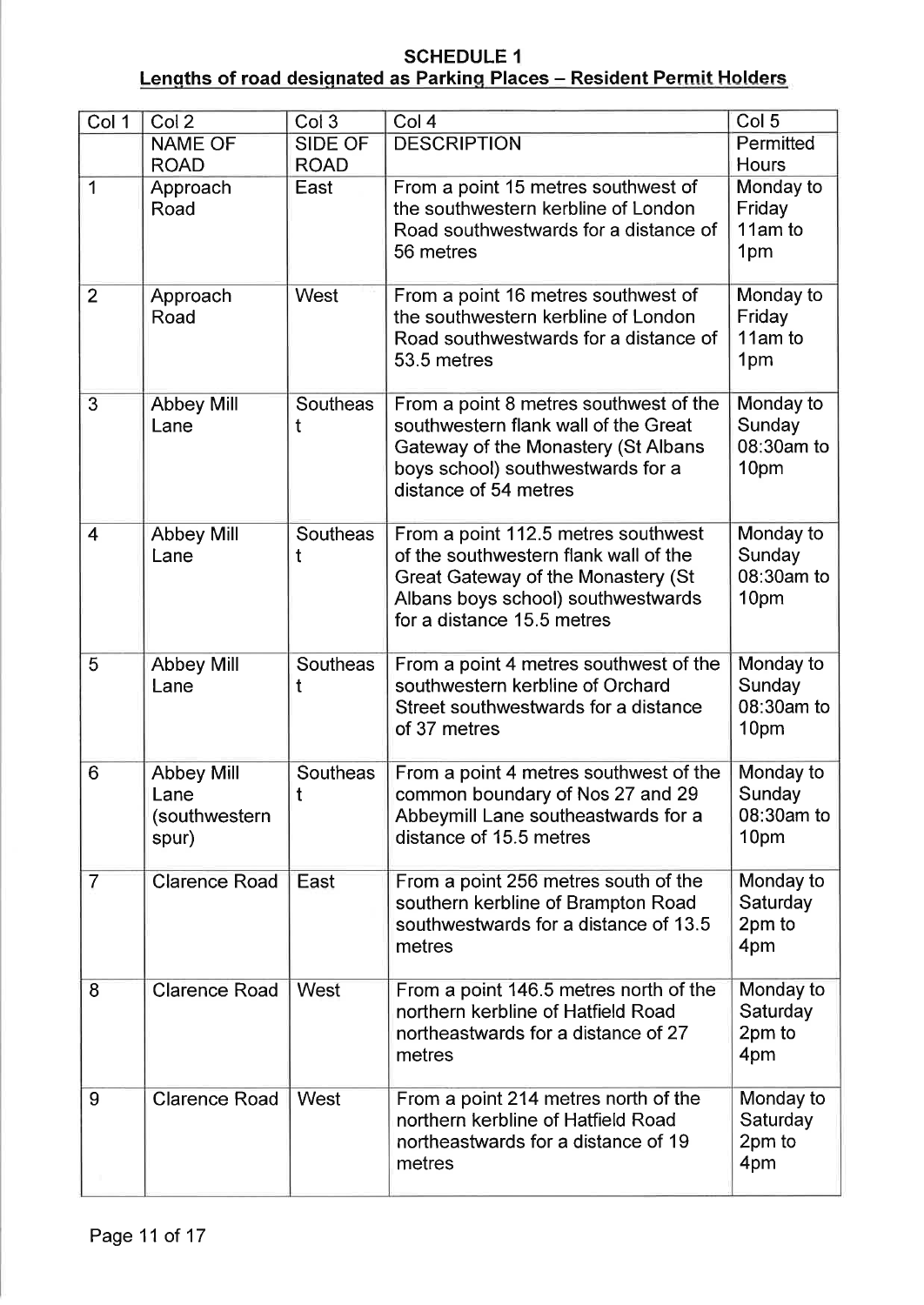| 10 | <b>Cornwall Road</b>      | Southeas<br>t        | From a point 9 metres southwest of the<br>southwestern kerbline of Ramsbury<br>Road southwestwards for a distance of<br>160 metres          | Monday to<br>Friday<br>11am to<br>1pm             |
|----|---------------------------|----------------------|---------------------------------------------------------------------------------------------------------------------------------------------|---------------------------------------------------|
| 11 | <b>Cornwall Road</b>      | <b>Northwes</b><br>t | From a point 8 metres southwest of the<br>southwestern kerbline of Ramsbury<br>Road southwestwards for a distance of<br>145 metres          | Monday to<br>Friday<br>11am to<br>1pm             |
| 12 | <b>Orchard Street</b>     | Northeast            | From a point 21 metres southeast of<br>the southeastern kerbline of Abbeymill<br>Lane southeastwards for a distance of<br>58 metres         | Monday to<br>Sunday<br>08:30am to<br>10pm         |
| 13 | Ramsbury<br>Road          | <b>Southwes</b><br>t | From a point 9 metres northwest of the<br>northwestern kerbline of Cornwall<br>Road northwestwards for a distance of<br>176.5 metres        | Monday to<br>Friday<br>11am to<br>1pm             |
| 14 | Ramsbury<br>Road          | <b>Southwes</b><br>t | From a point 9 metres northwest of the<br>northwestern kerbline of Cornwall<br>Road northwestwards for a distance of<br>178.5 metres        | Monday to<br>Friday<br>11am to<br>1pm             |
| 15 | Ramsbury<br>Road          | <b>Southwes</b><br>t | From a point 6 metres southeast of the<br>southeastern kerbline of Cornwall<br>Road southeastwards for a distance of<br>38.5 metres         | Monday to<br>Friday<br>11am to<br>1pm             |
| 16 | Ramsbury<br>Road          | <b>Northeast</b>     | From a point 7 metres southeast of the<br>northwestern flank wall of No 16<br>Ramsbury Road southeastwards for a<br>distance of 38.5 metres | Monday to<br>Friday<br>11am to<br>1 <sub>pm</sub> |
| 17 | Riverside<br>Close        | <b>Northeast</b>     | From a point 11 metres northwest of its<br>junction with Riverside Road<br>northwestwards for a distance of 5<br>metres                     | Monday to<br>Friday<br>11am to<br>1pm             |
| 18 | Riverside<br>Close        | Southwes<br>t        | From a point 23.5 metres north of the<br>northeastern flank wall of No 1<br>Riverside Close northwestwards for a<br>distance of 5 metres    | Monday to<br>Friday<br>11am to<br>1pm             |
| 19 | <b>Riverside</b><br>Close | <b>Southwes</b><br>t | From a point 8 metres north of the<br>northeastern flank wall of No 1<br>Riverside Close northwards for a<br>distance of 8 metres           | Monday to<br>Friday<br>11am to<br>1pm             |
| 20 | Riverside<br>Road         | <b>Northeast</b>     | From a point 15 metres southeast of its<br>junction with Cottonmill Lane<br>southeastwards for a distance of 42                             | Monday to<br>Friday<br>11am to                    |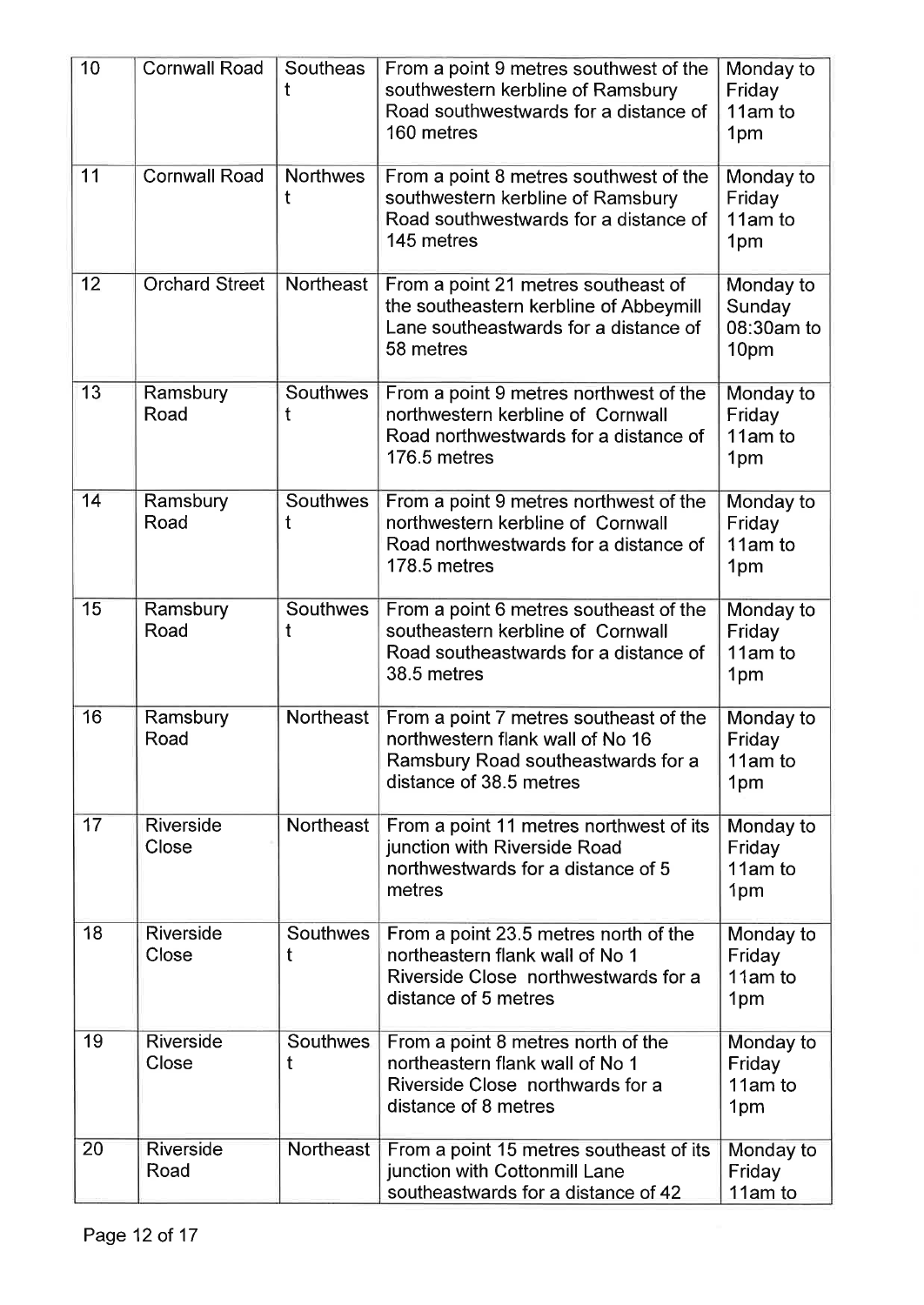|    |                          |                      | metres                                                                                                                                | 1pm                                   |
|----|--------------------------|----------------------|---------------------------------------------------------------------------------------------------------------------------------------|---------------------------------------|
| 21 | Riverside<br>Road        | Northeast            | From a point 89 metres southeast of its<br>junction with Cottonmill Lane<br>southeastwards for a distance of 55<br>metres             | Monday to<br>Friday<br>11am to<br>1pm |
| 22 | Riverside<br>Road        | <b>Northeast</b>     | From a point 364 metres southeast of<br>its junction with Cottonmill Lane<br>southeastwards for a distance of 101.5<br>metres         | Monday to<br>Friday<br>11am to<br>1pm |
| 23 | Riverside<br>Road        | Southwes<br>t        | From a point 50 metres southeast of its<br>junction with Cottonmill Lane<br>southeastwards for a distance of 5.5<br>metres            | Monday to<br>Friday<br>11am to<br>1pm |
| 24 | <b>Riverside</b><br>Road | Southwes<br>t        | From a point 60.5 metres southeast of<br>its junction with Cottonmill Lane<br>southeastwards for a distance of 16.5<br>metres         | Monday to<br>Friday<br>11am to<br>1pm |
| 25 | <b>Riverside</b><br>Road | Southwes<br>t        | From a point 99 metres southeast of its<br>junction with Cottonmill Lane<br>southeastwards for a distance of 40<br>metres             | Monday to<br>Friday<br>11am to<br>1pm |
| 26 | <b>Riverside</b><br>Road | <b>Southwes</b><br>t | From a point 156 metres southeast of<br>its junction with Cottonmill Lane<br>southeastwards for a distance of 92.5<br>metres          | Monday to<br>Friday<br>11am to<br>1pm |
| 27 | <b>Riverside</b><br>Road | Southwes<br>t        | From a point 263 metres southeast of<br>its junction with Cottonmill Lane<br>southeastwards for a distance of 71<br>metres            | Monday to<br>Friday<br>11am to<br>1pm |
| 28 | Riverside<br>Road        | <b>Southwes</b>      | From a point in line with the<br>northwestern flank wall of No 168<br>Riverside Road southeastwards for a<br>distance of 122.5 metres | Monday to<br>Friday<br>11am to<br>1pm |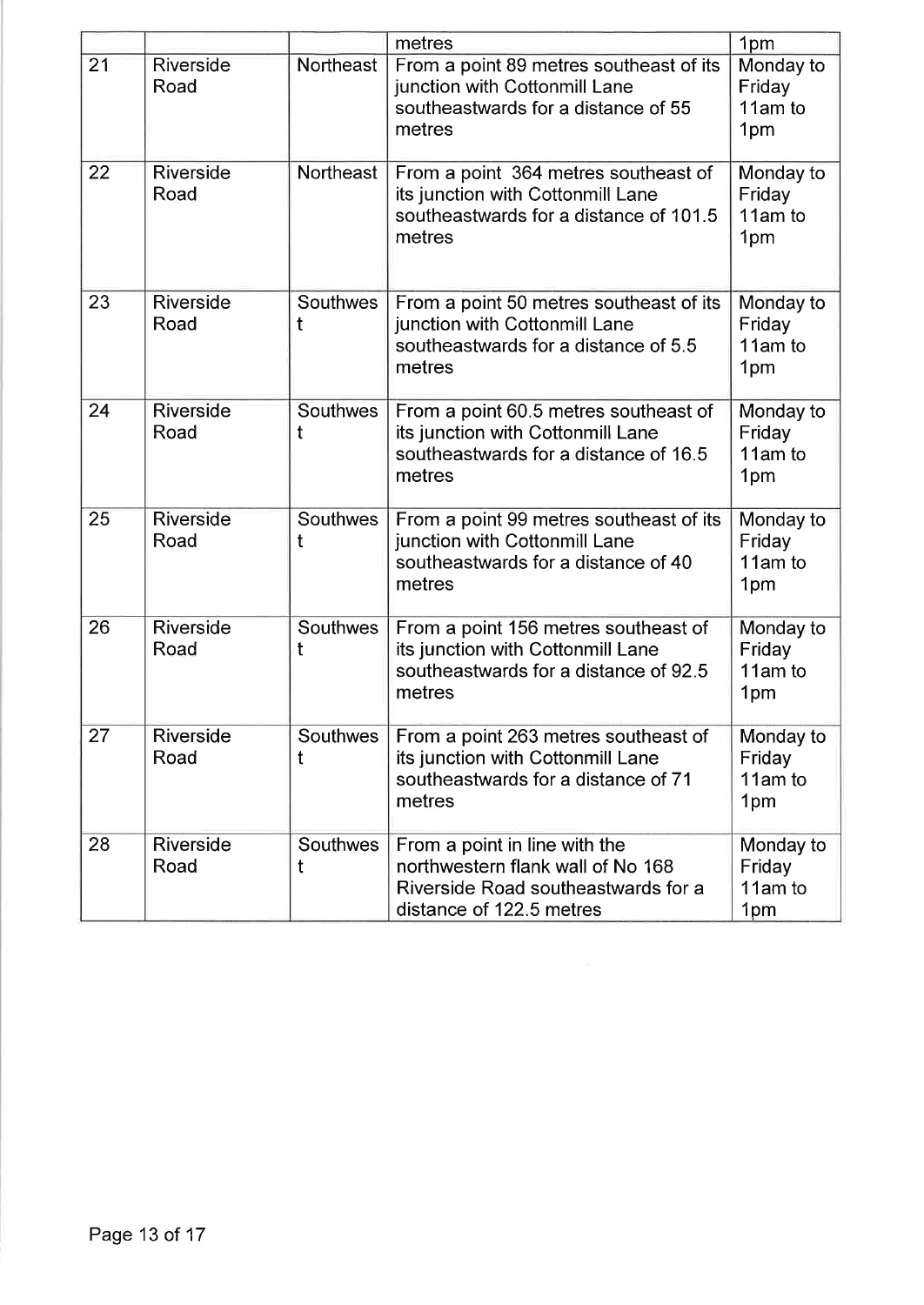## **SCHEDULE 2**

# <u>Lengths of road designated as Parking Places</u><br>Permit Holders and Pay and Display (shared use)</u>

| Col 1 | Col <sub>2</sub>                         | Col <sub>3</sub>       | Col <sub>4</sub>                                                                                                                                               | Col <sub>5</sub>                             | Col <sub>6</sub>                                  |
|-------|------------------------------------------|------------------------|----------------------------------------------------------------------------------------------------------------------------------------------------------------|----------------------------------------------|---------------------------------------------------|
|       | <b>NAME OF ROAD</b>                      | SIDE OF<br><b>ROAD</b> | <b>DESCRIPTION</b>                                                                                                                                             | Permitted<br><b>Hours</b>                    | Maximum<br>Stay with<br>Pay and<br><b>Display</b> |
|       | Abbey Mill Lane<br>Southwestern<br>Spur) | Northwest              | From a point 57.5<br>metres southwest of<br>the southeastern<br>flank wall of number 8<br>Abbeymill Lane<br>southwestwards for a<br>distance of 22.5<br>metres | Monday<br>to<br>Sunday<br>08:30am<br>to 10pm | 2 Hour no<br>return<br>within 1<br>hour           |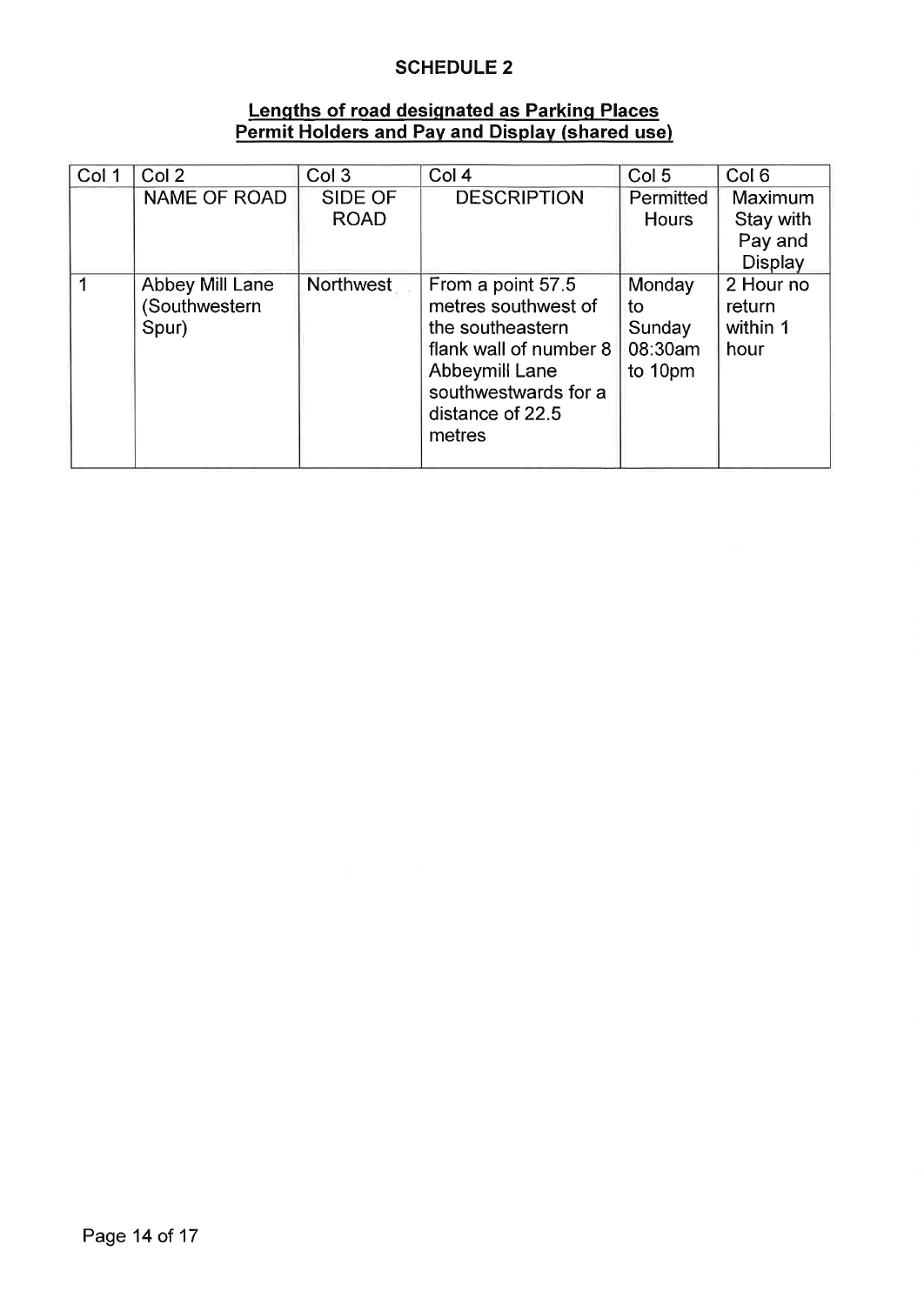## **SCHEDULE 3**

## **Lengths of road designated as Parking Places – Voucher Parking one hour limit and Permit Holders**

| Col 1          | Col 2                 | Col 3                         | Col 4                                                                                                                             | Col <sub>5</sub>                                                      | Col <sub>6</sub>                        |
|----------------|-----------------------|-------------------------------|-----------------------------------------------------------------------------------------------------------------------------------|-----------------------------------------------------------------------|-----------------------------------------|
|                | NAME OF ROAD          | <b>SIDE OF</b><br><b>ROAD</b> | <b>DESCRIPTION</b>                                                                                                                | Permitted<br><b>Hours</b>                                             | Maximum<br>Stay with<br>Voucher         |
| 1              | <b>Cavendish Road</b> | <b>Northwest</b>              | From a point 9.5<br>metres southeast of its<br>junction with Hatfield<br>Road southeastwards<br>for a distance of 139.5<br>metres | Monday<br>to Friday<br>1:30 <sub>pm</sub><br>to<br>3:30 <sub>pm</sub> | 1 Hour<br>No return<br>within 1<br>hour |
| $\overline{2}$ | <b>Cavendish Road</b> | <b>Northeast</b>              | From a point 9.5<br>metres southeast of its<br>junction with Hatfield<br>Road southeastwards<br>for a distance of 160<br>metres   | Monday<br>to Friday<br>1:30 <sub>pm</sub><br>to<br>3:30 <sub>pm</sub> | 1 Hour<br>No return<br>within 1<br>hour |
| 3              | <b>Cecil Road</b>     | <b>Northwest</b>              | From the boundary of<br>58 Cavendish Road for<br>8.5 metres south<br>westwards to the south<br>east wall of 58<br>Cavendish Road  | Monday<br>to Friday<br>1:30 <sub>pm</sub><br>to<br>3:30pm             | 1 Hour<br>No return<br>within 1<br>hour |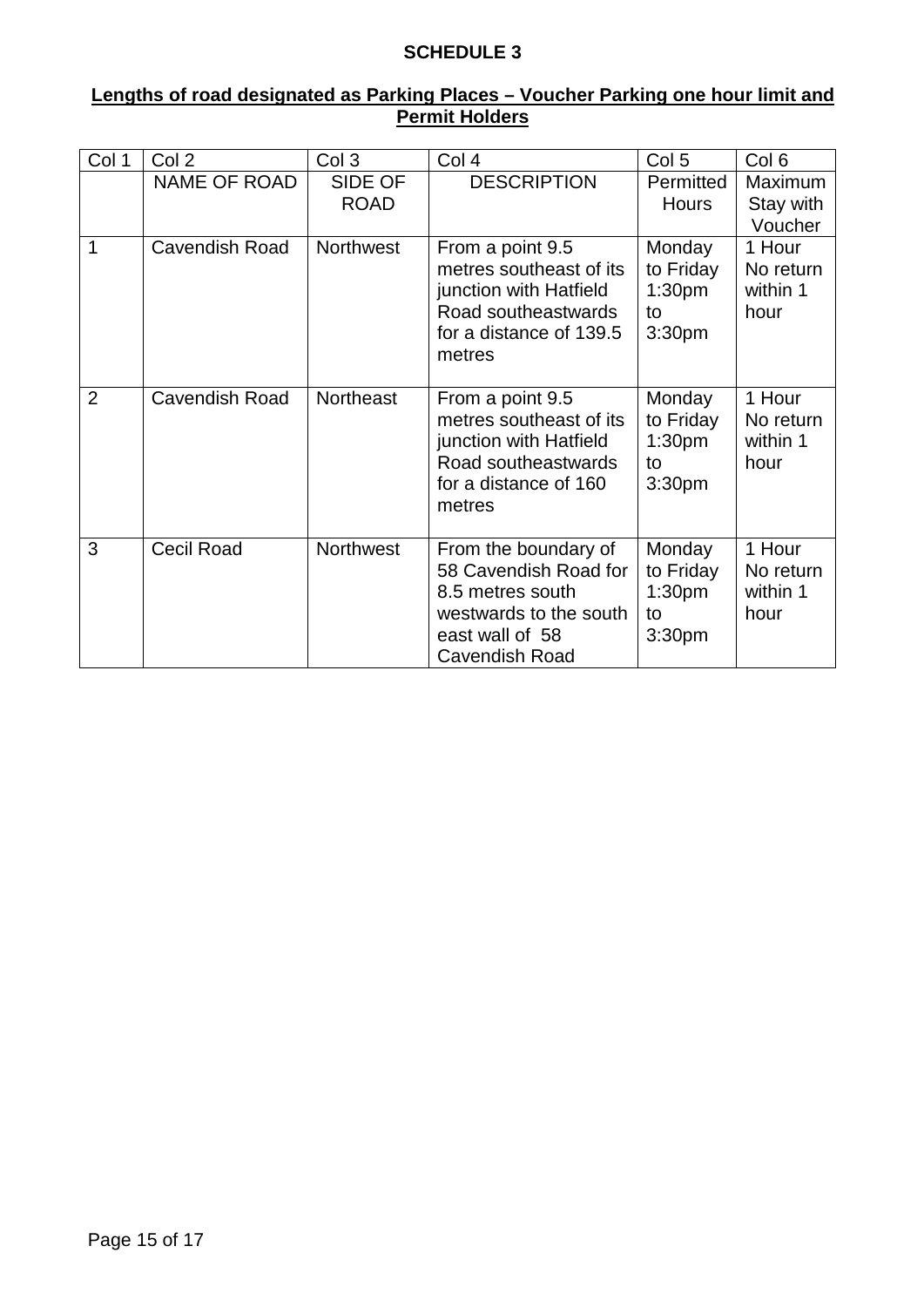## **SCHEDULE 4 Eligible addresses for Permits**

| <b>Parking Place</b>   | <b>Parking Place</b> | Eligible addresses                              |  |
|------------------------|----------------------|-------------------------------------------------|--|
| Name                   | <i>identifier</i>    |                                                 |  |
| Abbey Mill Lane        | Е                    | All (excluding Monastery Close, Parkside House) |  |
|                        |                      | Abbey Mills Development up to 8 permit's at 3rd |  |
|                        |                      | car permit cost                                 |  |
| Approach Road          | O                    | AII                                             |  |
| <b>Cavendish Road</b>  | P                    | All                                             |  |
| <b>Clarence Road</b>   | P                    | 2 to 90 (odd numbers inclusive)                 |  |
|                        |                      | <b>Clarence Park Mews (up to 1 dispensation</b> |  |
|                        |                      | permit)                                         |  |
| <b>Cornwall Road</b>   | O                    | All                                             |  |
| London Road            | O                    | <b>Flats 1 and 2 220A,</b>                      |  |
| <b>Orchard Street</b>  | E                    | All                                             |  |
| <b>Ramsbury Road</b>   | n                    | All                                             |  |
| <b>Riverside Close</b> | n                    | All                                             |  |
| <b>Riverside Road</b>  |                      | All                                             |  |

# **Allocation of Parking Permits**

Resident Permits Maximum 2 per property Visitor Permits 120 (12 books) per year, additional 50% upon application.